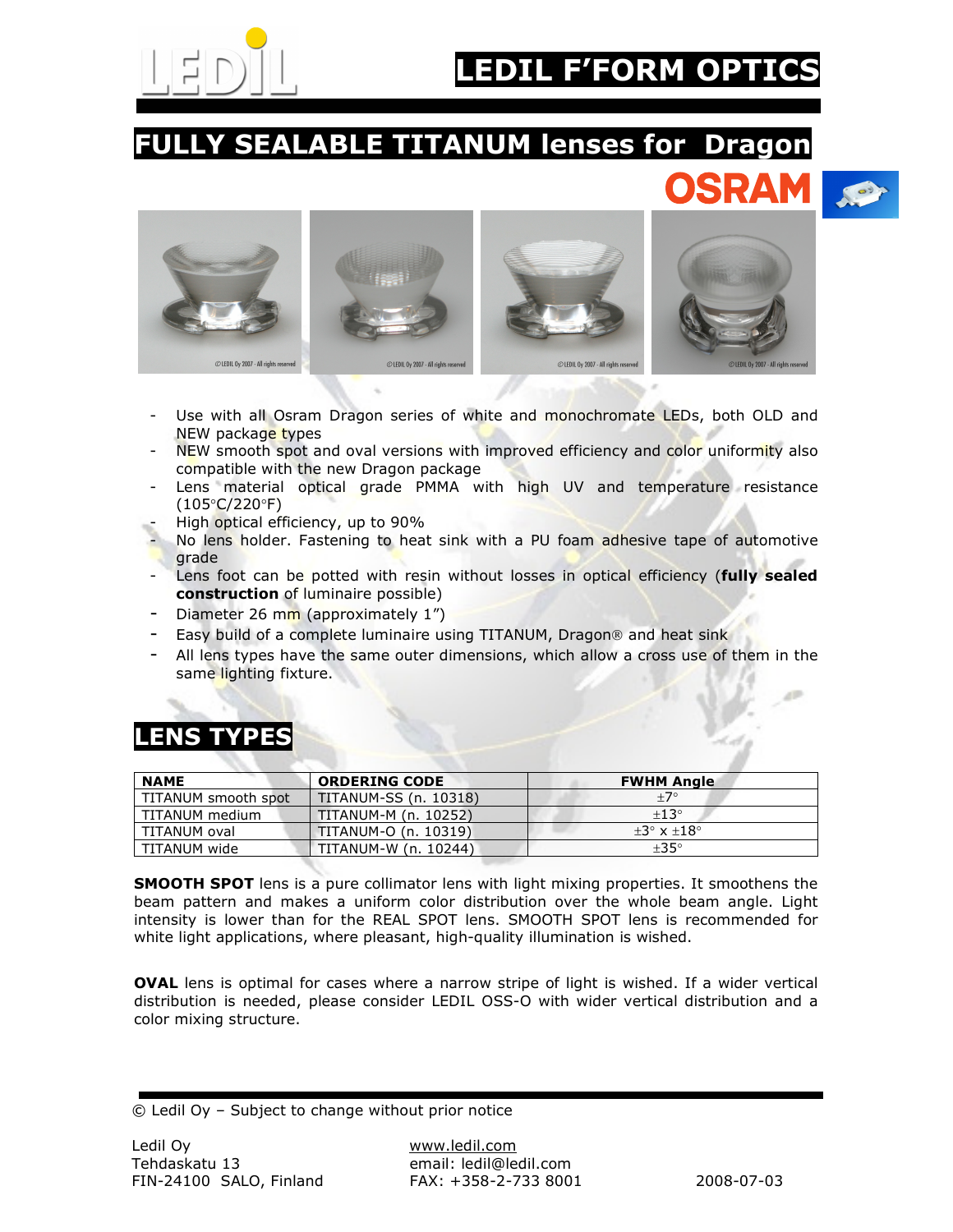

## EDIL F'FORM OPTIC

### MEASUREMENTS

TITANUM-SS



© Ledil Oy – Subject to change without prior notice

Ledil Oy www.ledil.com FIN-24100 SALO, Finland FAX: +358-2-733 8001 2008-07-03

email: ledil@ledil.com<br>FAX: +358-2-733 8001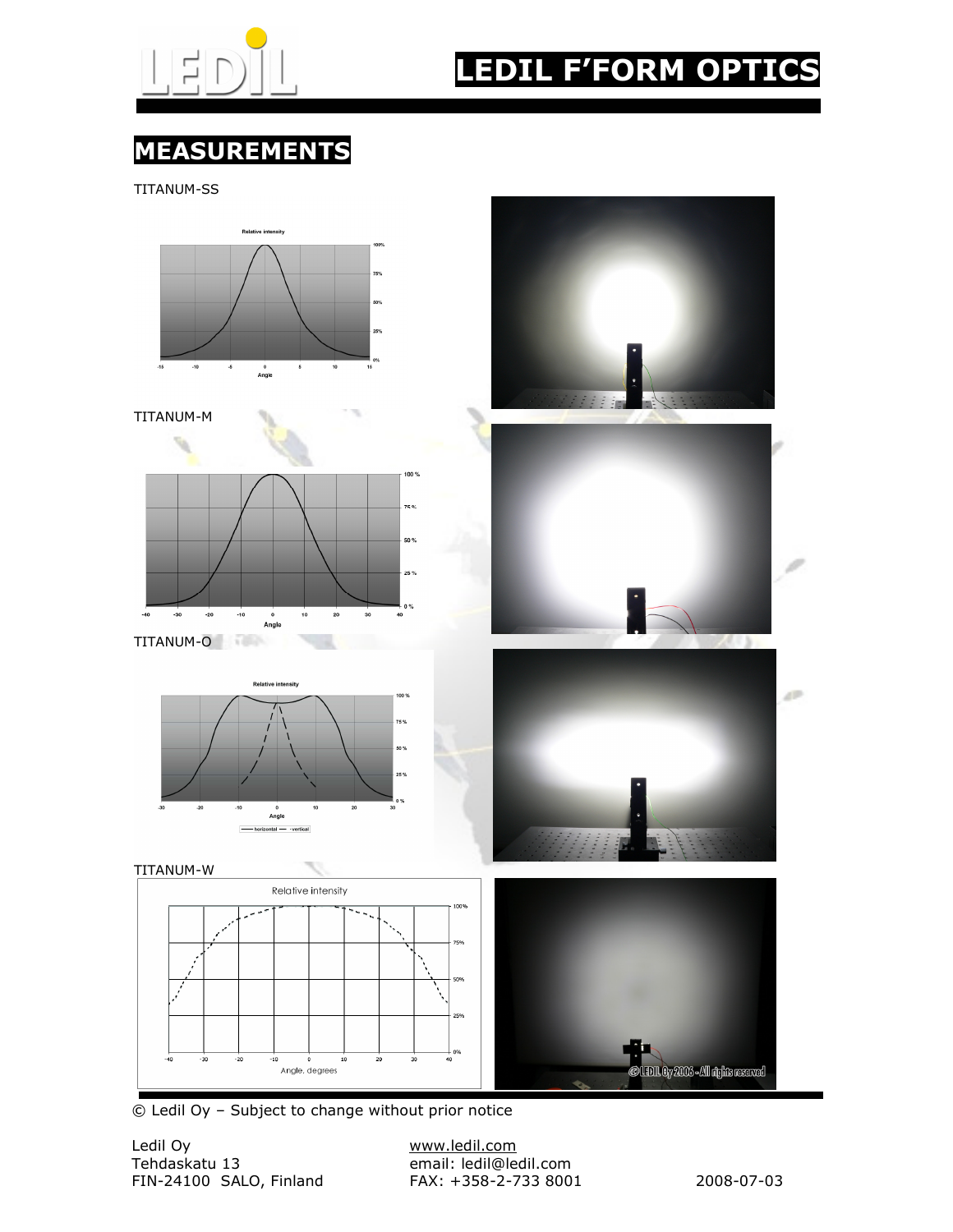

## LEDIL F'FORM OPTICS

### PHOTOGRAPHS



© Ledil Oy – Subject to change without prior notice